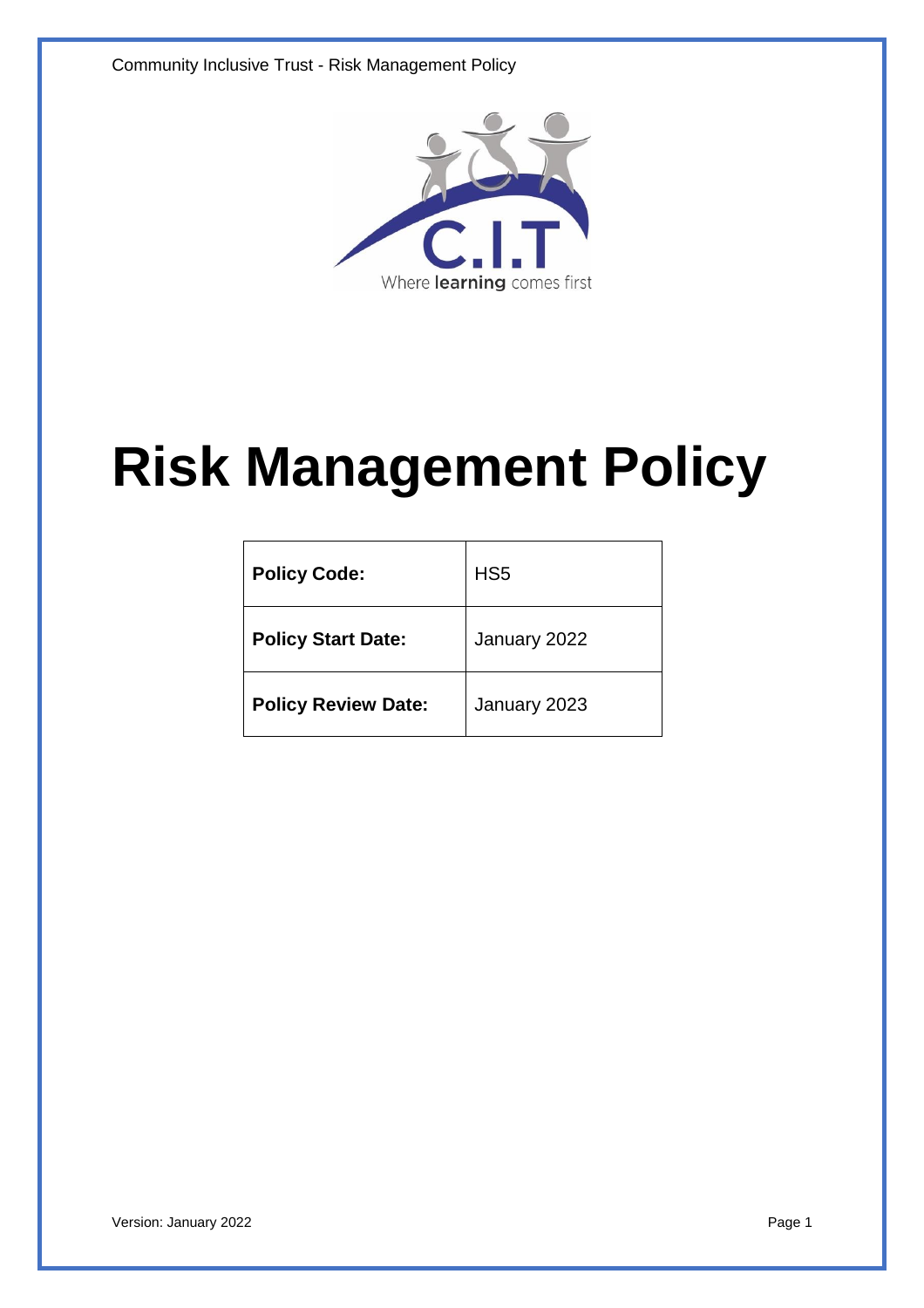## **1. Guiding principles**

The Trust recognises that risk management is an essential element of its Governance Framework and fundamental to the sustainable operation of its academies and to its organisational growth.

The Trust's risk framework is developed in the context of the delivery of its mission and vision.

The management of risks within the CIT is undertaken within a framework comprising:

- Scheme of Delegation
- Assurance Framework
- Trust Board and Committee Terms of Reference
- Risk appetite statement
- Risk register
- Policies and controls
- Internal and external audits

#### **2. Risk appetite**

The risk appetite statement specifies the amount of risk the Trust is willing to seek or accept in the pursuit of its long-term strategy. It indicates the parameters within which the Trust would want to conduct its activities.

The Trust recognises the following advantages of defining its risk appetite:

- More conscious and consistent decision-making about taking (or avoiding) risks
- Improved strategic planning by identifying which risks to take and which to avoid
- Decision makers are empowered to take decisions consistent with the defined risk appetite
- The fostering of a more risk aware culture
- Enhanced corporate governance, which helps to ensure stakeholders are satisfied

#### **3. Statement of risk appetite**

The Trust's approach is to minimise its exposure to safeguarding, compliance, reputational and financial risk, whilst accepting and encouraging an increased degree of risk in pursuit of its strategic priorities.

The Trust recognises that its appetite for risk varies according to the activity, and that its acceptance of risk is subject to ensuring that potential benefits and risks are fully explored, and fully understood, before developments are authorised and that measured to mitigate risks are established and agreed.

When considering potential expansion of the Trust a risk appetite grid has been developed which sets out a spectrum of risk across a number of core dimensions (see Appendix1). In the first instance the aim of the risk appetite grid is to support Trust Board discussion around its preferred risk appetite when considering whether to give the CEO the go ahead to pursue a potential opportunity for the Trust to acquire an additional school.

#### **4. Risk framework, risk management procedures and risk registers**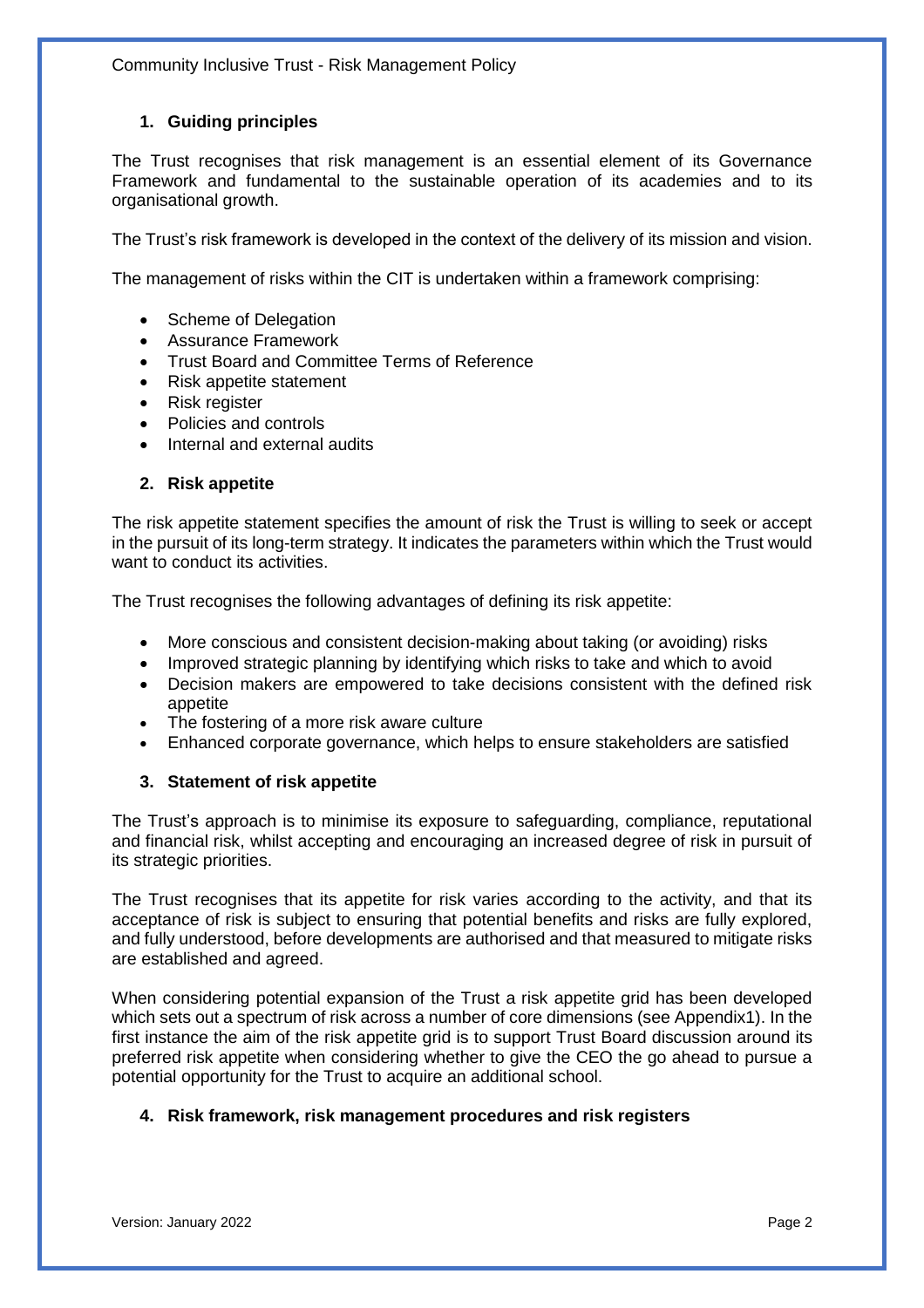The Trust recognises that finite resources must be intelligently and responsibly allocated across completing priorities. To this end the Trust uses a methodology which identifies and evaluates risks and ensures measures are in place to reduce all risks to an acceptable level.

**Project Risks** - each significant project will have its own risk register linked to the successful achievement of the project's agreed a outcomes/

**Operational Risks –** the day to day risk that have to be managed by staff are not identified on risk registers

#### **Strategic Risks**

The Trust has a framework of 15 risk categories against which executive ownership and Trustee scrutiny are assigned.

The 15 risk categories are:

| <b>Operational risks</b>                                                      | Security risks               |  |  |  |
|-------------------------------------------------------------------------------|------------------------------|--|--|--|
| <b>Property risks</b>                                                         | Safeguarding risks           |  |  |  |
| Legal risks                                                                   | Information risks            |  |  |  |
| <b>Financial risks</b>                                                        | <b>Reputational risks</b>    |  |  |  |
| <b>Commercial risks</b>                                                       | Health and Safety risks      |  |  |  |
| People risks                                                                  | Over / under training risks  |  |  |  |
| Technology risks                                                              | Covid pandemic related risks |  |  |  |
| Key risks to the achievement of the current strategic priorities of the Trust |                              |  |  |  |

Each of the categories has their own section in the Trust's risk register and each area is assigned to an executive risk owner.

In these sections, more specific details of risks are articulated and evaluated using a scoring system which takes account of:

- the hypothetical probability of the risk materialising
- the potential impact it would have
- the risk-mitigating measures and controls currently in place across the Trust

This then gives a 'net residual risk' score which is deemed either acceptable or not acceptable. If not acceptable, then details of further risk-mitigating measures are included in the risk register, including when they will be implemented.

The risk register also includes the contingency actions that will be taken if the identified risk manifests and the triggers which will activate the contingency action.

The risk register is a 'living document' and is updated by each risk owner as and when required (at least twice per year) and reviewed cyclically by the executive. Scores may be adjusted and risks added or removed.

Each academy and its Local School Board is expected to be aware of the Trust's risk register and to draw to the attention of a Director of Education any local matters that may increase risk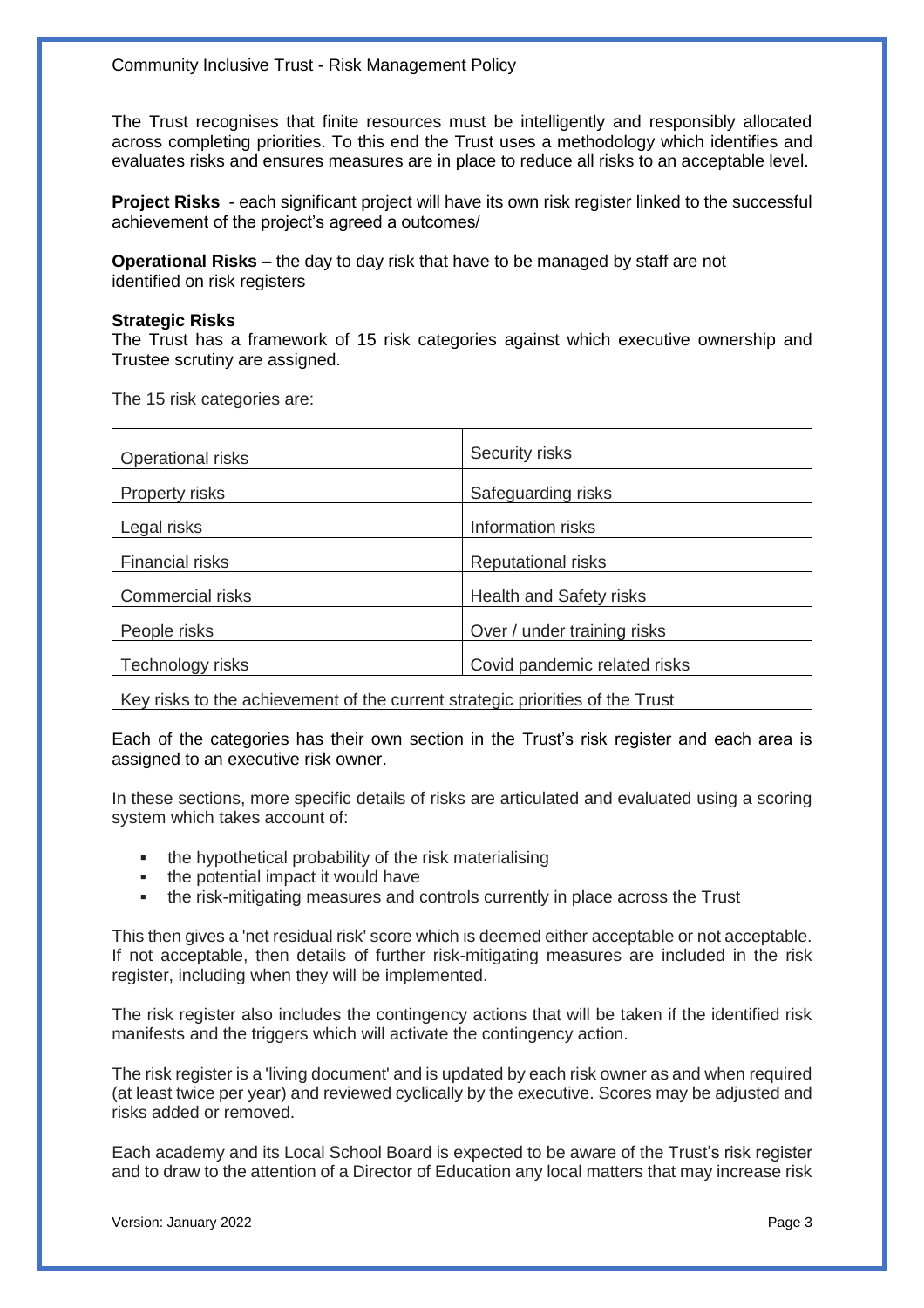in each risk category. The Directors are Education are required to keep each risk owner aware of any matters drawn to their attention.

### **5. Compliance risk and policy management**

The development of clear well-communicated policies, along with appropriate levels of awareness-raising and training, are fundamental elements of the risk management process.

The Trust has developed a complete set of Trust-wide policies which are published both on the Trust website and on each academy website. The Head Teacher at each academy acts as the designated person who is the single point of contact with the central CIT governance team to ensure that policies and other statutory information are consistently updated and published.

Staff awareness of policies is managed in a number of ways, including:

- Induction
- Staff training
- Staff briefings

Each Trust-wide statutory policy has an executive-level owner and a primary editor. A schedule is maintained for review and Trustee approval of these policies at an appropriate frequency. This schedule also summarises the measures in place to ensure staff understanding and compliance in practice.

Whilst each academy headteacher is ultimately responsible for policy compliance within their academies, the CIT School Support Service function employs specialist dedicated Trust-wide resources to support academies meet their compliance obligations in specific areas such as safeguarding, health and safety, offsite trips and visits, SEND, and careers and employability skills, as well as more generally in HR and finance.

Each academy has a Local School Board which is remitted to provide the Trust Board with assurances regarding policy compliance.

#### **6. Trustee oversight and assurance**

The risk register identified for each of the 15 risk categories which Trust Board committee, or the Trust Board itself, has the responsibility for assurance scrutiny linked to the identified risk controls/mitigations. The Trust Board's risk assurance work in undertaken in association with the risk assurance reporting that the members of the Executive Team provide on a regular basis. A record of committee and whole Trust Board based risk assurance work is kept by the Trust's clerk. The record keeps track of which risk mitigations are scrutinised by Trustees and when. This allows for any unscrutinised risk mitigation to be identified and then built into meeting agendas for consideration. Risk mitigation assurance work undertaken by committees is reported to the full Board.

Internal Audit resources are directed towards the assurance of a selection of key risk mitigations. These are chosen by the Board annually.

Review of the effectiveness of the risk register itself (i.e. quality assurance of risk management processes rather than risk register content) is the responsibility of the Finance, Audit and Estates Committee.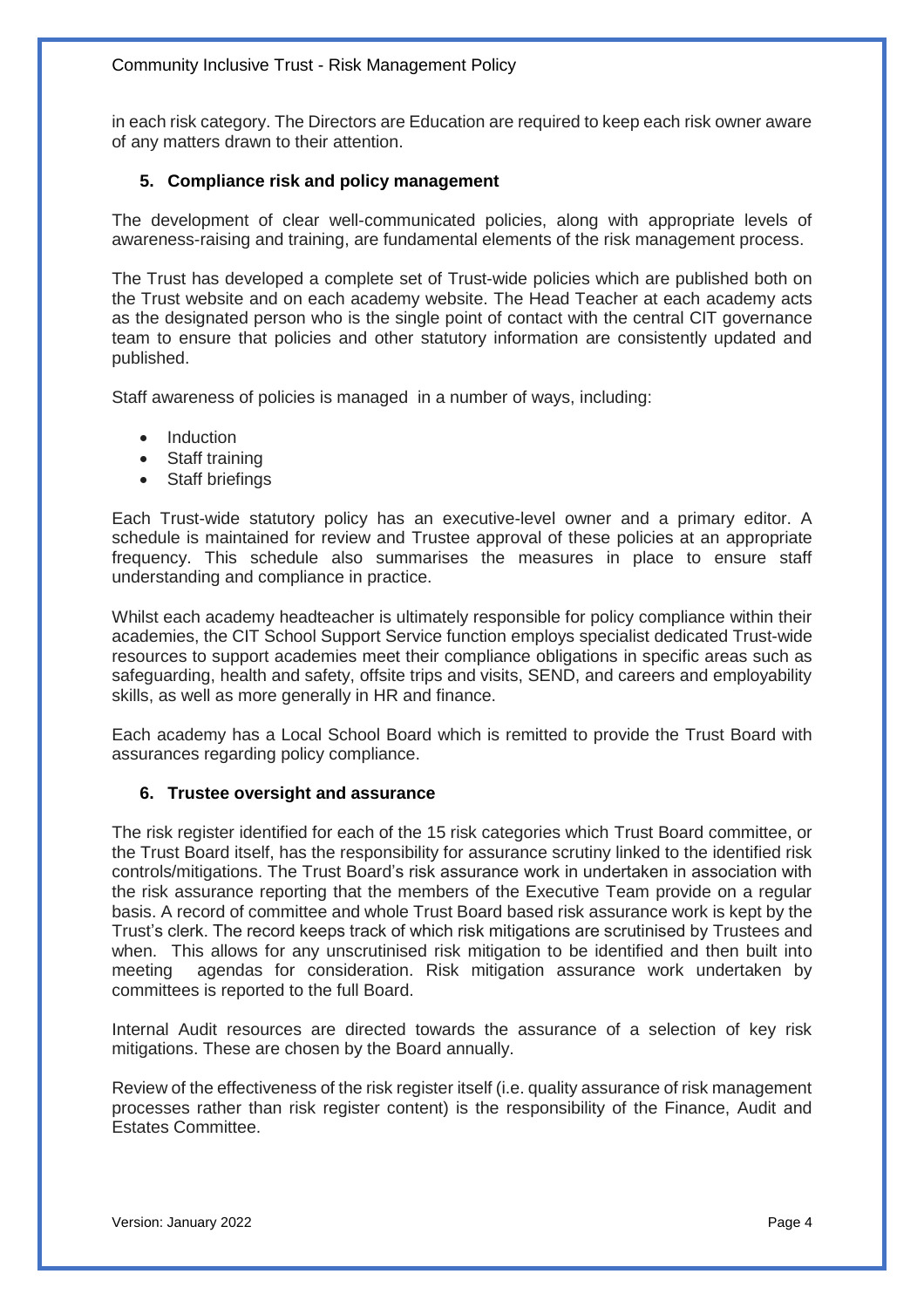Version: January 2022 **Page 5**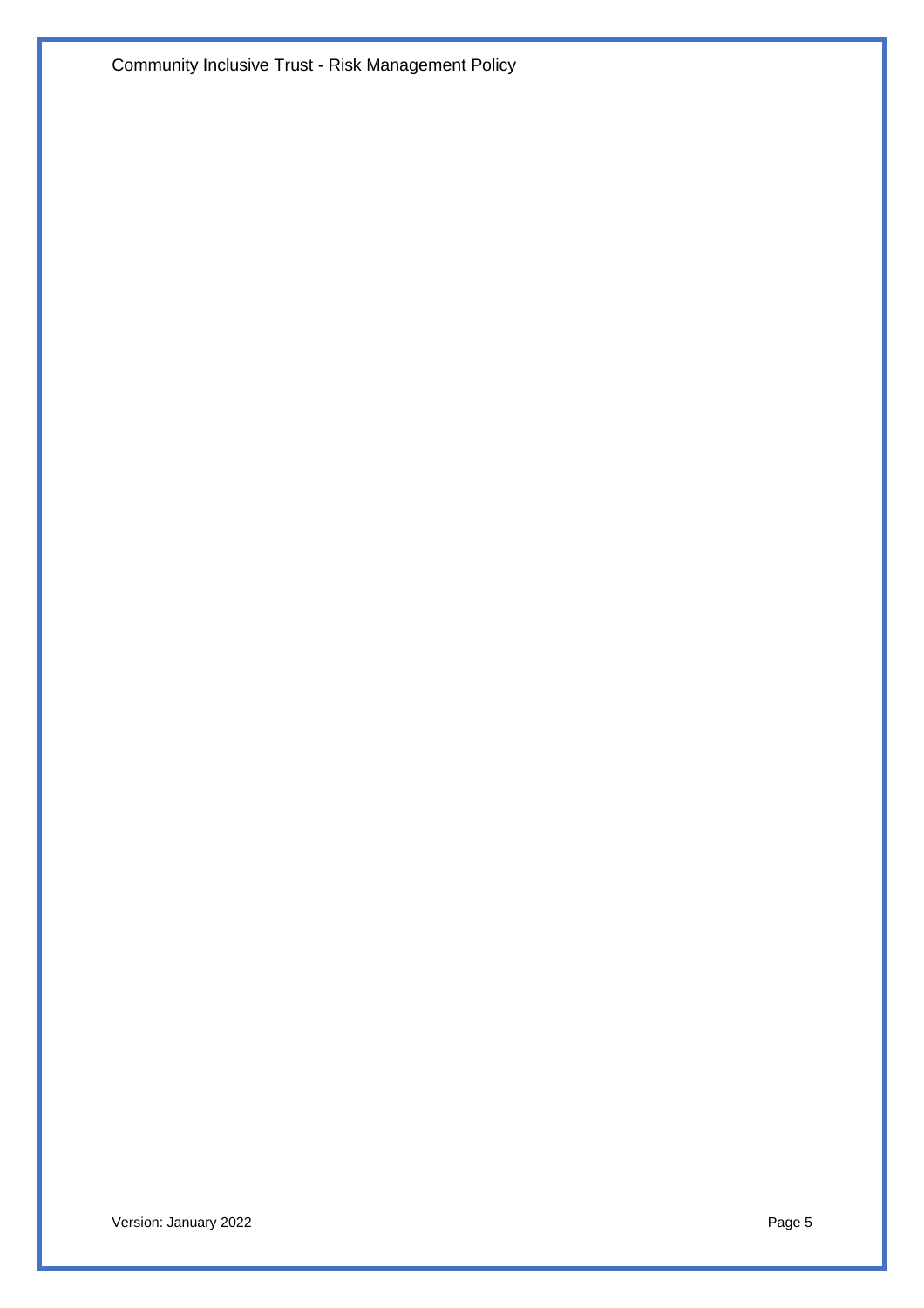## **Appendix 1**

#### **Risk appetite grid**

This document sets out a spectrum of risk across core dimensions relevant to CIT when considering potential expansion of the Trust. In the first instance the aim is to support a TB discussion around its preferred risk appetite when considering whether to give the CEO the go ahead to pursue a potential opportunity for the Trust to acquire an additional school. Such decisions will always need to be considered in their wider context both internally (e.g. particular challenges that might have arisen within one or more our schools, or the wider Trust) and externally (e.g. Covid uncertainties).

Consistent with the Scheme of Delegation, these decisions need to be considered at the following 'stage' gates:

- 1. Contact with Regional Schools Commissioner to discuss potential new school and begin initial preparatory work
- 2. Approval to progress to:
	- a) Due diligence on proposed sponsorship/ voluntary conversion of school/SAT/MAT; or
	- b) Continue conversation/provide further background information with enquiring school/SAT/MAT; or
	- c) Begin application process for Free School.
- 3. Approval to complete Sponsored Academisation or Voluntary Conversion

By implication, any early soundings can progress without Trust Board consultation i.e. where no resources are being committed beyond informal discussions.

The Trust Board may determine it is appropriate to tighten the articulated risk appetite as a project moves through the 'stage' gates, e.g. to be more relaxed about the criteria to be met in the initial preparatory stage when there is less information/certainty compared to later in the process when greater resources will need to be committed.

|                  | <b>Averse</b>                 | <b>Cautious</b>              | <b>Moderate</b>       | <b>Open</b>       | <b>Seeking</b>           |
|------------------|-------------------------------|------------------------------|-----------------------|-------------------|--------------------------|
|                  | Avoidance of risk and         | Preference for safe options  | <b>Preference for</b> | <b>Willing to</b> | Eager to be innovative   |
|                  | uncertainty                   | that have a low degree of    | moderate risk         | consider all      | and to choose options    |
|                  |                               | inherent risk                | options that          | potential         | that have greater        |
|                  |                               |                              | have some             | options           | inherent risk            |
|                  |                               |                              | degree of             |                   |                          |
|                  |                               |                              | inherent risk         |                   |                          |
| <b>Strategic</b> | Clearly aligned with all 5    | Clearly aligned with all 5   | Clearly aligned       | Clearly aligned   | Clearly aligned with all |
| alignment        | strategic pillars             | strategic pillars            | with all 5            | with all 5        | 5 strategic pillars      |
|                  | (Leadership, Standards,       | (Leadership, Standards,      | strategic pillars     | strategic pillars | (Leadership,             |
|                  | Engagement, Support hub,      | Engagement, Support hub,     | (Leadership,          | (Leadership,      | Standards,               |
| Qualitative/     | Venture)                      | Venture)                     | Standards,            | Standards,        | Engagement, Support      |
| quantitative     |                               |                              | Engagement,           | Engagement,       | hub, Venture)            |
| evidence         | There are clear material      | There are clear benefits to  | Support hub,          | Support hub,      |                          |
| against each     | benefits to children that     | children that can be         | Venture)              | Venture)          | There are some           |
| of the 5         | can be realised with no       | realised with minimal        |                       |                   | benefits to children     |
| strategic        | discernible execution risk    | execution risk to the Trust/ | There are some        | There are some    | that can be realised     |
| pillars          | to the Trust/other schools    | other schools in the Trust,  | benefits to           | benefits to       | with moderate            |
|                  | in the Trust, in terms of the | in terms of the 'value add'  | children that can     | children that can | execution risk to the    |
|                  |                               |                              | be realised with      | be realised with  | Trust/other schools in   |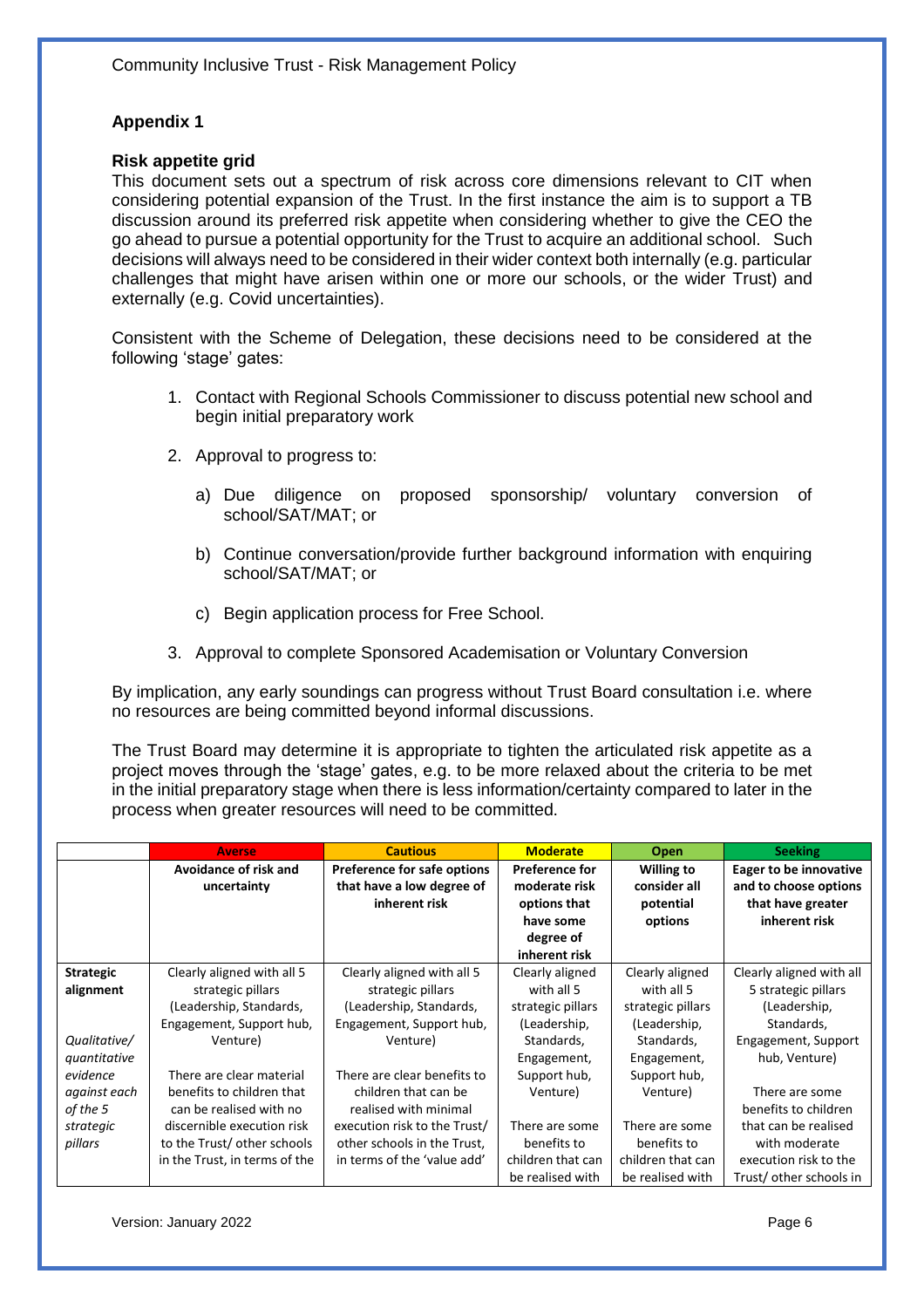| Evidence of               | 'value add' over and above                                | over and above the                                        | minimal                          | moderate                         | the Trust, in terms of                   |
|---------------------------|-----------------------------------------------------------|-----------------------------------------------------------|----------------------------------|----------------------------------|------------------------------------------|
| benefits to               | the financial                                             | financial                                                 | execution risk to                | execution risk to                | the 'value add' over                     |
| children                  |                                                           |                                                           | the Trust/ other                 | the Trust/ other                 | and above the                            |
|                           | The new school will not                                   | The new school will not                                   | schools in the                   | schools in the                   | financial                                |
| Location of               | increase the Trust's overall                              | materially increase the                                   | Trust, in terms                  | Trust, in terms                  |                                          |
| new school                | strategic risk                                            | Trust's overall strategic risk                            | of the 'value                    | of the 'value                    | The new school may                       |
|                           |                                                           |                                                           | add' over and                    | add' over and                    | increase the Trust's                     |
|                           | The geographical location                                 | The geographical location                                 | above the                        | above the                        | overall strategic risk                   |
|                           | of the new school is in<br>Leicestershire/                | of the new school is in<br>Leicestershire/                | financial                        | financial                        |                                          |
|                           |                                                           |                                                           | The new school                   | The new school                   | The geographical<br>location of the new  |
|                           | Nottinghamshire (SEN), or<br>Lincolnshire/Leicestershire/ | Nottinghamshire (SEN), or<br>Lincolnshire/Leicestershire/ |                                  |                                  | school could be                          |
|                           | Nottinghamshire                                           | Nottinghamshire                                           | may increase<br>the Trust's      | may increase<br>the Trust's      | outside Lincolnshire,                    |
|                           | (mainstream primary)                                      | (mainstream primary)                                      | overall strategic                | overall strategic                | Leicestershire or                        |
|                           |                                                           |                                                           | risk                             | risk                             | Nottinghamshire (SEN                     |
|                           |                                                           |                                                           |                                  |                                  | and mainstream                           |
|                           |                                                           |                                                           | The                              | The                              | primary)                                 |
|                           |                                                           |                                                           | geographical                     | geographical                     |                                          |
|                           |                                                           |                                                           | location of the                  | location of the                  |                                          |
|                           |                                                           |                                                           | new school is in                 | new school is in                 |                                          |
|                           |                                                           |                                                           | Lincolnshire/                    | Lincolnshire/                    |                                          |
|                           |                                                           |                                                           | Leicestershire/                  | Leicestershire/                  |                                          |
|                           |                                                           |                                                           | Nottinghamshire                  | Nottinghamshire                  |                                          |
|                           |                                                           |                                                           | (SEN and                         | (SEN and                         |                                          |
|                           |                                                           |                                                           | mainstream                       | mainstream                       |                                          |
|                           |                                                           |                                                           | primary)                         | primary)                         |                                          |
| Reputation                | We have a zero risk                                       | We have a low risk appetite                               | We have a                        | We have a                        | We have a moderate                       |
| (incl impact              | appetite for potential                                    | for potential damage to                                   | moderate risk                    | moderate risk                    | risk appetite for                        |
| of not                    | damage to our reputation.                                 | our reputation. We have                                   | appetite for                     | appetite for                     | potential damage to                      |
| pursuing the              | We have no willingness to                                 | very limited willingness to                               | potential                        | potential                        | our reputation. We                       |
| opportunity)              | explore opportunities/                                    | explore opportunities/                                    | damage to our                    | damage to our                    | are willing to explore                   |
|                           | projects which through                                    | projects which through                                    | reputation. We                   | reputation. We                   | opportunities/                           |
| Qualitative/              | their controversial or                                    | their controversial or                                    | have limited                     | have some                        | projects which                           |
| quantitative              | thorny nature may have                                    | thorny nature may have                                    | willingness to                   | willingness to                   | through their                            |
| assessment                | some impact on our                                        | some impact on our                                        | explore                          | explore                          | controversial or                         |
| of likely<br>reputational | reputation should we fail to<br>succeed.                  | reputation should we fail to<br>succeed.                  | opportunities/<br>projects which | opportunities/<br>projects which | thorny nature may<br>have some impact on |
| risk                      |                                                           |                                                           | through their                    | through their                    | our reputation should                    |
|                           | We are prepared to stop                                   | We are prepared to stop                                   | controversial or                 | controversial or                 | we fail to succeed.                      |
|                           | activity or pursue an                                     | activity or pursue an                                     | thorny nature                    | thorny nature                    |                                          |
|                           | opportunity in the early                                  | opportunity in the early                                  | may have some                    | may have some                    | We are willing to                        |
|                           | stages to protect our                                     | stages to protect our                                     | impact on our                    | impact on our                    | continue an activity or                  |
|                           | reputation.                                               | reputation.                                               | reputation                       | reputation                       | not pursue an                            |
|                           |                                                           |                                                           | should we fail to                | should we fail to                | opportunity in the                       |
|                           |                                                           |                                                           | succeed.                         | succeed.                         | early stages even                        |
|                           |                                                           |                                                           |                                  |                                  | where there could be                     |
|                           |                                                           |                                                           | We are                           | We are less                      | some negative impact                     |
|                           |                                                           |                                                           | prepared to stop                 | likely to be                     | to our reputation.                       |
|                           |                                                           |                                                           | activity or                      | prepared to stop                 |                                          |
|                           |                                                           |                                                           | pursue an                        | activity or                      |                                          |
|                           |                                                           |                                                           | opportunity in                   | pursue an                        |                                          |
|                           |                                                           |                                                           | the early stages                 | opportunity in                   |                                          |
|                           |                                                           |                                                           | to protect our                   | the early stages                 |                                          |
|                           |                                                           |                                                           | reputation.                      | to protect our                   |                                          |
|                           | The investment in                                         | The investment in                                         | The investment                   | reputation.<br>The investment    | The investment in                        |
| Impact on<br>existing     | progressing to the next                                   | progressing to the next                                   | in progressing to                | in progressing to                | progressing to the                       |
| schools                   | stage of the potential                                    | stage of the potential                                    | the next stage of                | the next stage of                | next stage of the                        |
|                           | acquisition process could                                 | acquisition process will not                              | the potential                    | the potential                    | potential acquisition                    |
| Views of key              | have a positive impact (but                               | have any negative impact                                  | acquisition                      | acquisition                      | process could have                       |
| stakeholders              | no negative impact) on the                                | on the Trust's existing                                   | process could                    | process is likely                | some negative impact                     |
| including                 | Trust's existing pupils.                                  | pupils.                                                   | have an                          | to have some                     | across much of the                       |
| RSC, staff,               |                                                           |                                                           | insignificant                    | negative impact                  | Trust's existing pupils.                 |

Version: January 2022 **Page 7**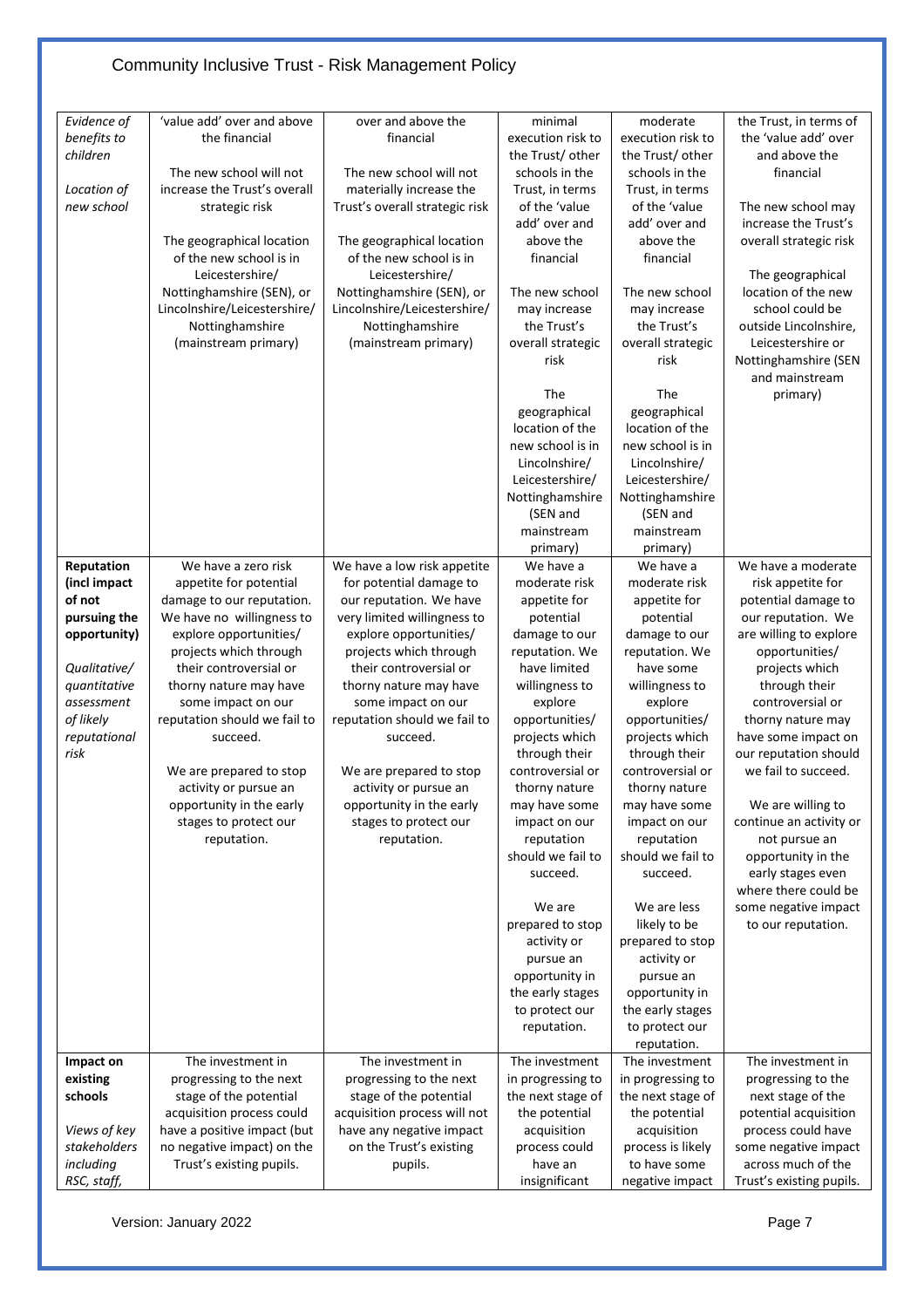| parents and<br>children<br>Qualitative/<br>quantitative<br>assessment<br>of the impact<br>on the<br>expected<br>improvement<br>journey of<br>each existing<br>school              | If the Trust is successful in<br>the acquisition of the<br>school, the support that<br>the school needs to<br>develop/improve can be<br>secured without any<br>negative impact on its<br>existing schools<br>All existing schools are<br>expected to remain on at<br>least their current school<br>improvement journey<br>(Repair, Improve, Sustain) | If the Trust is successful in<br>the acquisition of the<br>school, the support that<br>the school needs to<br>develop/improve can be<br>secured without any<br>negative impact on its<br>existing schools<br>All existing schools are<br>expected to remain on at<br>least their current school<br>improvement journey<br>(Repair, Improve, Sustain) | negative impact<br>on the Trust's<br>existing pupils.<br>If the Trust is<br>successful in the<br>acquisition of<br>the school, the<br>support that the<br>school needs to<br>develop/<br>improve can be<br>secured with<br>insignificant<br>negative impact<br>on its existing<br>schools<br>At least 90% of<br>existing schools<br>are expected to<br>remain on at<br>least their<br>current school<br>improvement<br>journey (Repair,<br>Improve,<br>Sustain) | across a<br>minority of the<br>Trust's existing<br>pupils.<br>If the Trust is<br>successful in the<br>acquisition of<br>the school, the<br>support that the<br>school needs to<br>develop/<br>improve can<br>only be secured<br>with some<br>negative impact<br>across a<br>minority of its<br>existing schools.<br>At least 70% of<br>existing schools<br>are expected to<br>remain on at<br>least their<br>current school<br>improvement<br>journey (Repair,<br>Improve,<br>Sustain) | If the Trust is<br>successful in the<br>acquisition of the<br>school, the support<br>that the school needs<br>to develop/ improve<br>can only be secured<br>with some negative<br>impact on its existing<br>schools.<br>At least 50% of<br>existing schools are<br>expected to remain on<br>at least their current<br>school improvement<br>journey (Repair,<br>Improve, Sustain)                                                                                        |
|-----------------------------------------------------------------------------------------------------------------------------------------------------------------------------------|------------------------------------------------------------------------------------------------------------------------------------------------------------------------------------------------------------------------------------------------------------------------------------------------------------------------------------------------------|------------------------------------------------------------------------------------------------------------------------------------------------------------------------------------------------------------------------------------------------------------------------------------------------------------------------------------------------------|-----------------------------------------------------------------------------------------------------------------------------------------------------------------------------------------------------------------------------------------------------------------------------------------------------------------------------------------------------------------------------------------------------------------------------------------------------------------|----------------------------------------------------------------------------------------------------------------------------------------------------------------------------------------------------------------------------------------------------------------------------------------------------------------------------------------------------------------------------------------------------------------------------------------------------------------------------------------|--------------------------------------------------------------------------------------------------------------------------------------------------------------------------------------------------------------------------------------------------------------------------------------------------------------------------------------------------------------------------------------------------------------------------------------------------------------------------|
| <b>Finance</b><br>Current<br>reserve level<br>of new<br>school<br>Output from<br>the Strategic<br>Financial<br>Model/<br>sensitivity<br>analysis<br>Forecast<br>Trust<br>reserves | The new school is likely to<br>be a net contributor to<br>Trust reserves in the first<br>year<br>The acquisition of the<br>school can be shown to be<br>positively impactful on the<br>Trust's Strategic Financial<br>Model/ sensitivity analysis<br>We are not willing to fall<br>below our 3.5% minimum<br>reserves                                | The new school is likely to<br>have a neutral impact on<br>Trust reserves in the first<br>year<br>The acquisition of the<br>school is likely to have<br>some positive impact on<br>the Trust's Strategic<br>Financial Model/ sensitivity<br>analysis<br>We are not willing to fall<br>below our 3.5% minimum<br>reserves                             | The new school<br>is likely to have<br>some negative<br>impact on Trust<br>reserves in the<br>first year<br>The acquisition<br>of the school is<br>likely to have<br>some positive<br>impact on the<br>Trust's Strategic<br>Financial Model/<br>sensitivity<br>analysis<br>We are not<br>willing to fall<br>below our 3.5%<br>minimum<br>reserves                                                                                                               | The new school<br>is likely to have<br>some negative<br>impact on Trust<br>reserves in the<br>first year<br>The acquisition<br>of the school<br>can be shown to<br>have no<br>negative impact<br>on the Trust's<br>Strategic<br>Financial Model/<br>sensitivity<br>analysis<br>We are not<br>willing to fall<br>below our 3.5%<br>minimum<br>reserves                                                                                                                                  | The new school is<br>likely to need short<br>term and medium-<br>term funding from<br>Trust reserves to<br>develop/ improve the<br>school<br>The acquisition of the<br>school can be shown<br>to have no negative<br>impact on the Trust's<br><b>Strategic Financial</b><br>Model/ sensitivity<br>analysis<br>We are willing to fall<br>below our 3.5%<br>minimum reserves<br>provided the ESFA 3%<br>minimum reserves is<br>likely to be maintained<br>in the short and |
| <b>Estates</b><br>Age/ state of<br>repair of new<br>school<br>buildings                                                                                                           | The new school has no<br>existing buildings i.e. it will<br>require entirely new<br>buildings, which will be<br>indemnified for 10 years                                                                                                                                                                                                             | The new school brings with<br>it existing buildings that<br>have >3 years of remaining<br>indemnity to cover future<br>defects.                                                                                                                                                                                                                      | The new school<br>brings with it<br>existing<br>buildings with<br>no indemnity to<br>cover future<br>defects, but<br>they are in an<br>adequate (or                                                                                                                                                                                                                                                                                                             | The new school<br>brings with it<br>existing<br>buildings with<br>no indemnity to<br>cover future<br>defects, but<br>where there will                                                                                                                                                                                                                                                                                                                                                  | medium term<br>We are willing to<br>accept a new school<br>with no indemnity to<br>cover future defects<br>and where there are<br>likely to be material<br>repairs needed.                                                                                                                                                                                                                                                                                               |